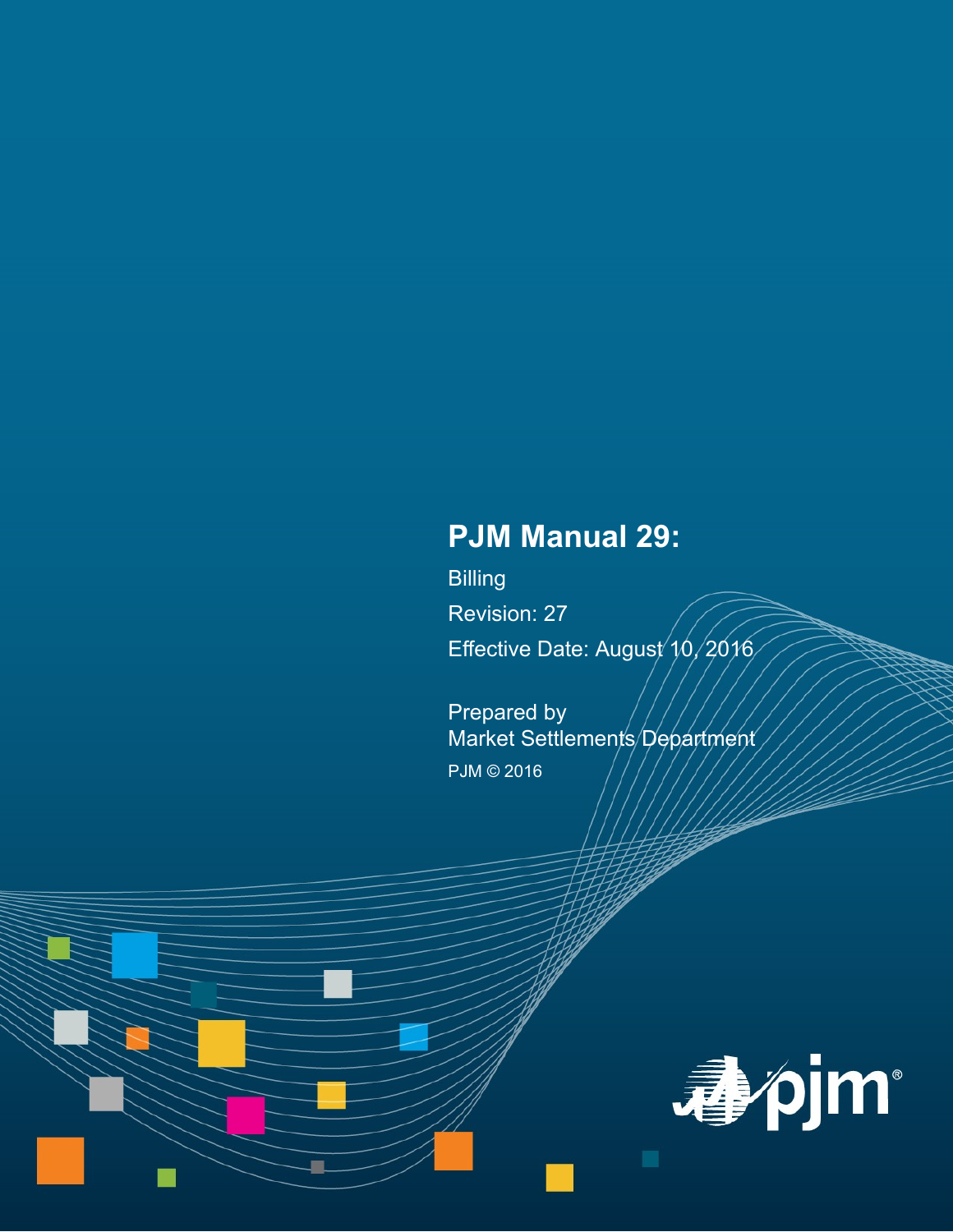

# **Table of Contents**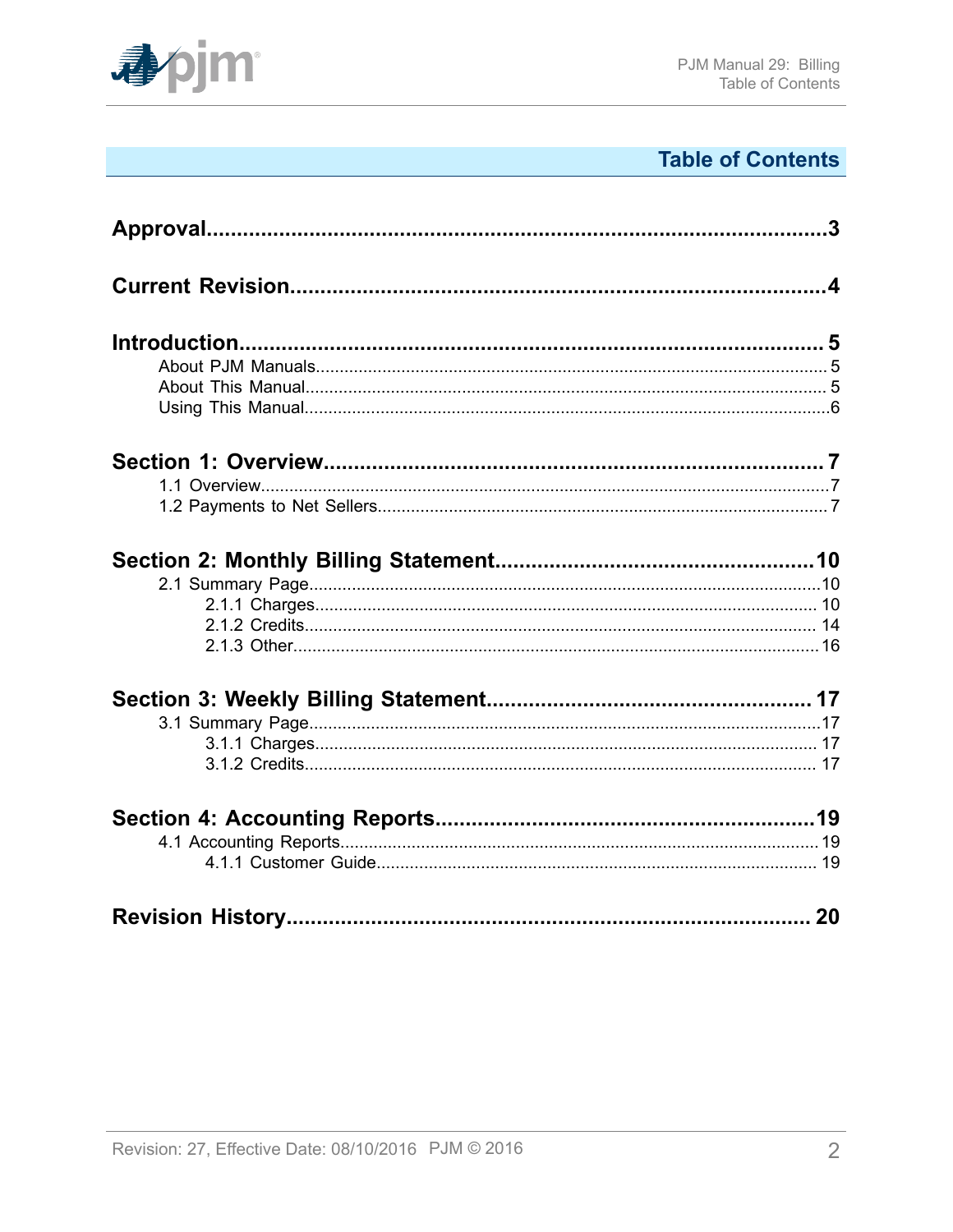

# <span id="page-2-0"></span>**Approval**

Approval Date: 08/11/2016 **Effective Date: 08/10/2016** 

David Budney, Manager

Market Settlements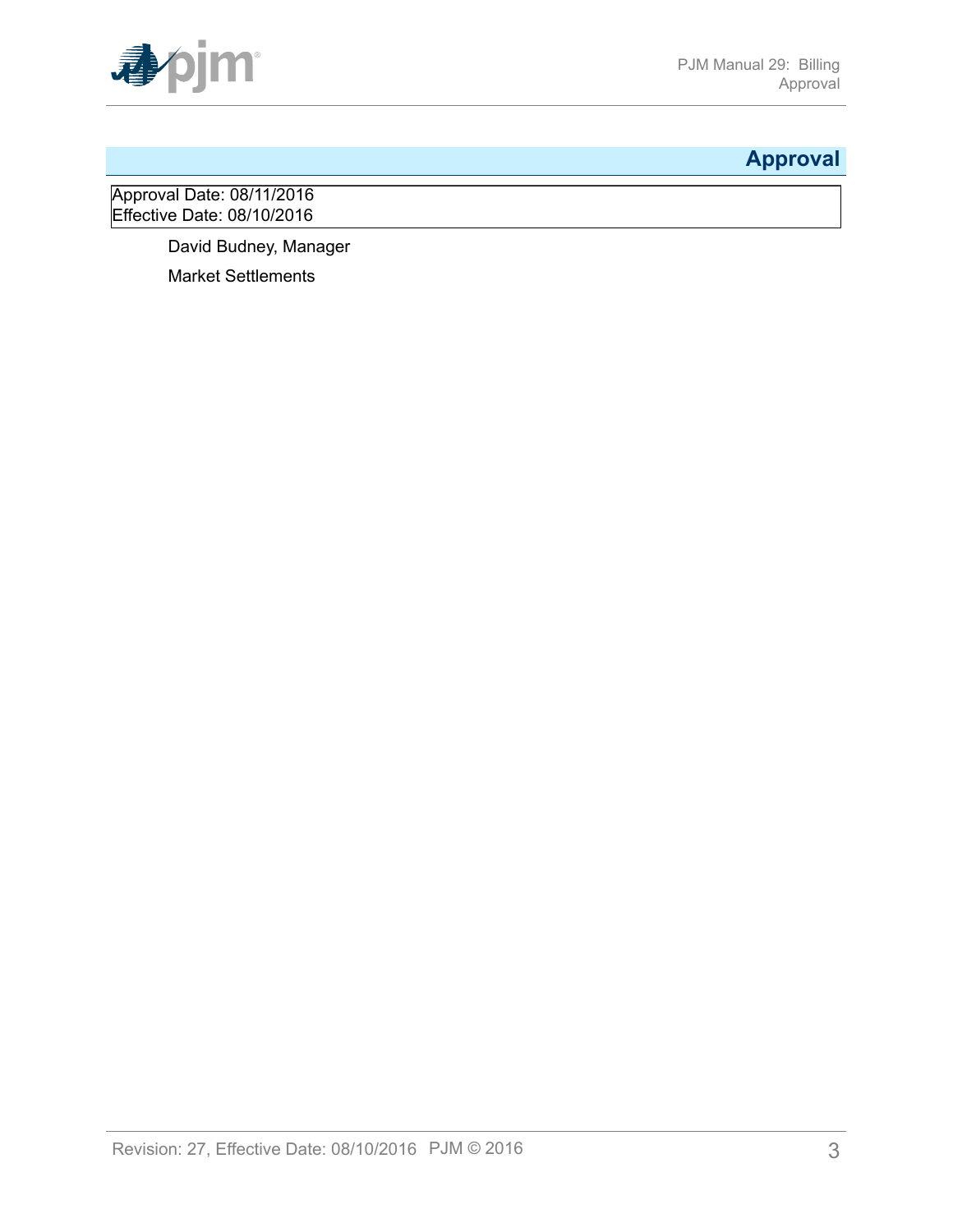

### <span id="page-3-0"></span>**Current Revision**

#### **Revision 28 (02**XX**/01XX/20178):**

• Updated Sections 2.1.1, 2.1.2 and 2.1.3 for 5-minute settlements to replace "hourly" with "applicable settlement interval". Also, updated Section 2.1.2 to remove ComEd from the RTO Start-up Cost Recovery credits billing line item and to remove the Expansion Cost Recovery credits billing line item, as both are not applicable.

#### Revision 27 (08/10/2016)

• Cover to Cover Periodic Review - updates for overall content clarification and logic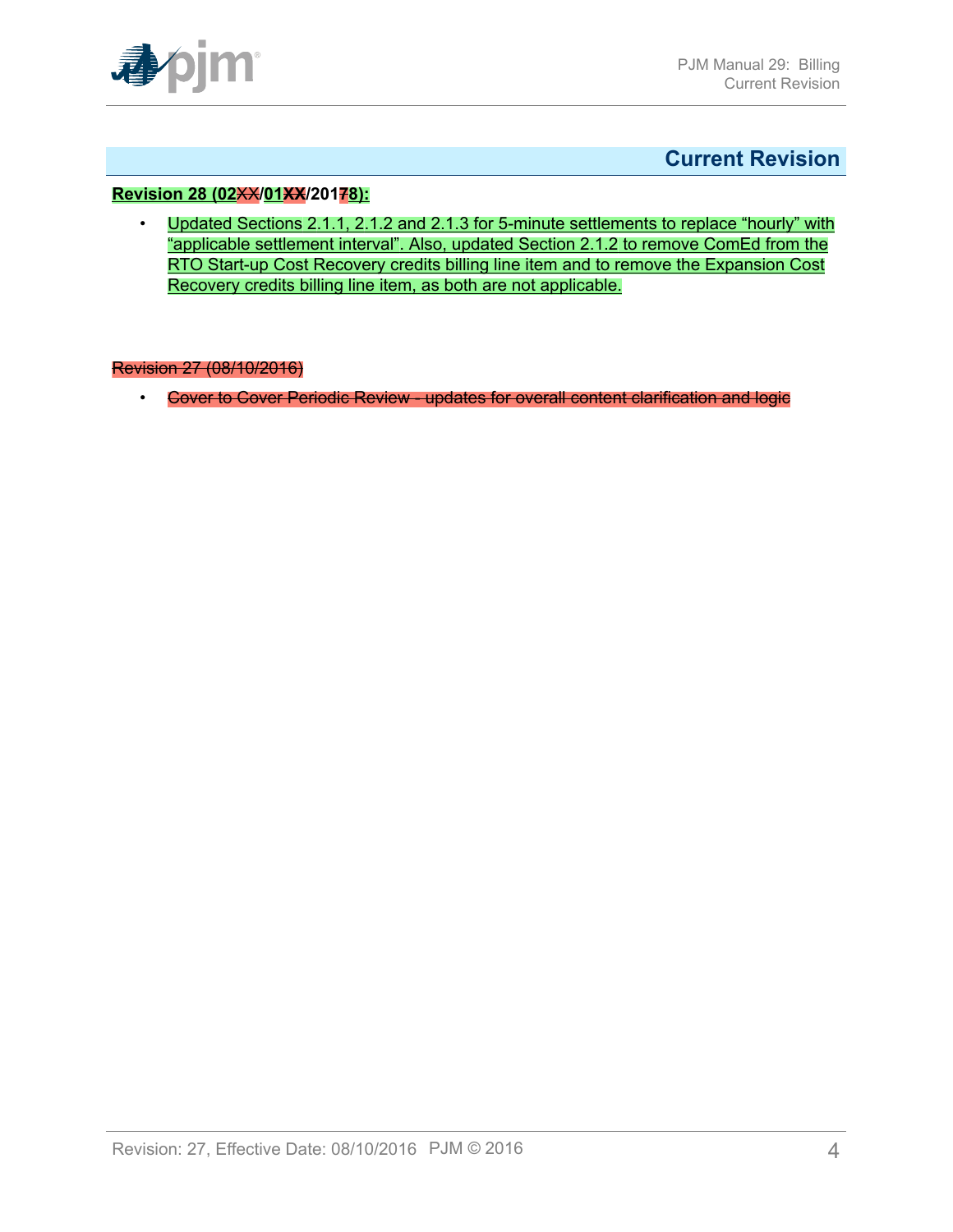

### <span id="page-4-0"></span>**Introduction**

Welcome to the *PJM Manual for Billing*. In this Introduction, you will find the information about PJM Manuals in general, an overview of this PJM Manual in particular, and information on how to use this manual.

### <span id="page-4-1"></span>**About PJM Manuals**

The PJM Manuals are the instructions, rules, procedures, and guidelines established by PJM for the operation, planning, and accounting requirements of PJM and the PJM Energy Market. The manuals are grouped under the following categories.

- **Transmission**
- PJM Energy Market
- Generation and transmission interconnection
- Reserve
- Accounting and Billing
- PJM administrative services

For a complete list of all PJM manuals, go to the Library section on PJM.com.

### <span id="page-4-2"></span>**About This Manual**

The PJM Manual for **Billing** is one of a series of manuals within the PJM set of manuals. This manual focuses on topics within the Accounting and Billing group. This manual focuses on the monthly and weekly billing statements, which are prepared by PJM Settlement, Inc. The manual describes the structure of the bills, as well as the billing and payment processes.

This manual also refers to other PJM manuals, which define in detail the telecommunication protocols, redundancy requirements, accuracy and periodicity of data, generator obligations, reporting requirements, and accounting procedures established to ensure reliable operation.

• The *PJM Manual for Billing* consists of four sections. These sections are listed in the table of contents beginning on page 2.

#### **Intended Audience**

The intended audiences for the *PJM Manual for Billing* are:

- PJM Members
- PJM Transmission Customers
- PJM Transmission Owners
- PJM accounting staff
- PJM audit staff
- PJM customer relations and training staff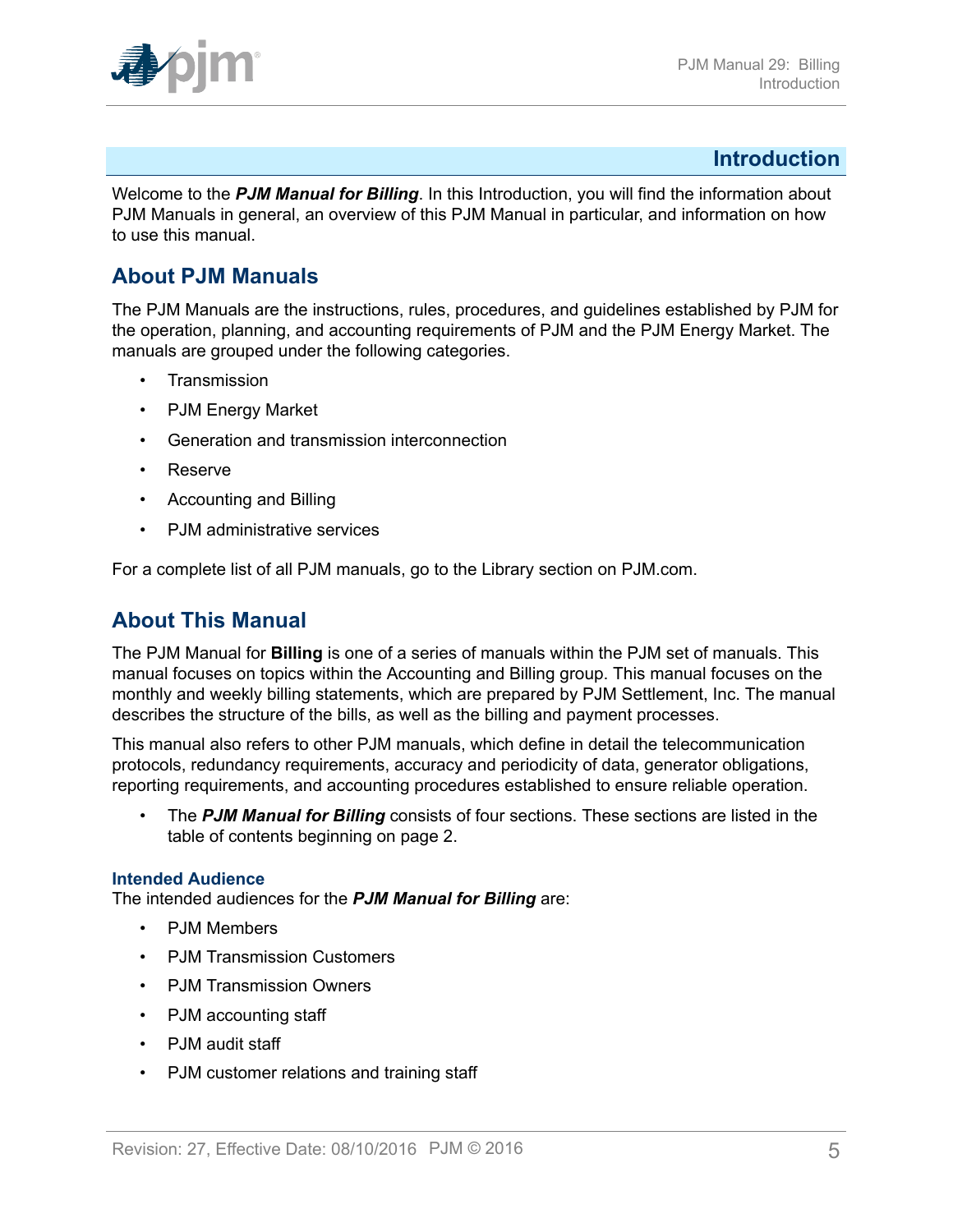

### **References**

The References to other documents that provide background or additional detail directly related to the *PJM Manual for Billing* are:

- Operating Agreement of PJM
- PJM Open Access Transmission Tariff
- Transmission Owners Agreement
- Reliability Assurance Agreements
- PJM Manual for *Open Access [Transmission](http://www.pjm.com/~/media/documents/manuals/m27.ashx) Tariff Accounting (M-27)*
- PJM Manual for *[Operating Agreement Accounting \(M-28\)](http://www.pjm.com/~/media/documents/manuals/m28.ashx)*
- PJM Manual for *[Definitions and Abbreviations \(M-35\)](http://www.pjm.com/library/manuals.aspx)*

# <span id="page-5-0"></span>**Using This Manual**

We believe that explaining concepts is just as important as presenting procedures. This philosophy is reflected in the way we organize the material in this manual. We start each section with the overview. Then, we present details and procedures or references to procedures found in other PJM Manuals.

### **What You Will Find In This Manual**

- A table of contents that lists two levels of subheading within each of the sections.
- An approval page that lists the required approvals and a brief outline of the current history
- Sections containing the specific guidelines, requirements, or procedures including PJM actions and PJM Member actions
- A section at the end detailing all previous revisions of this PJM Manual.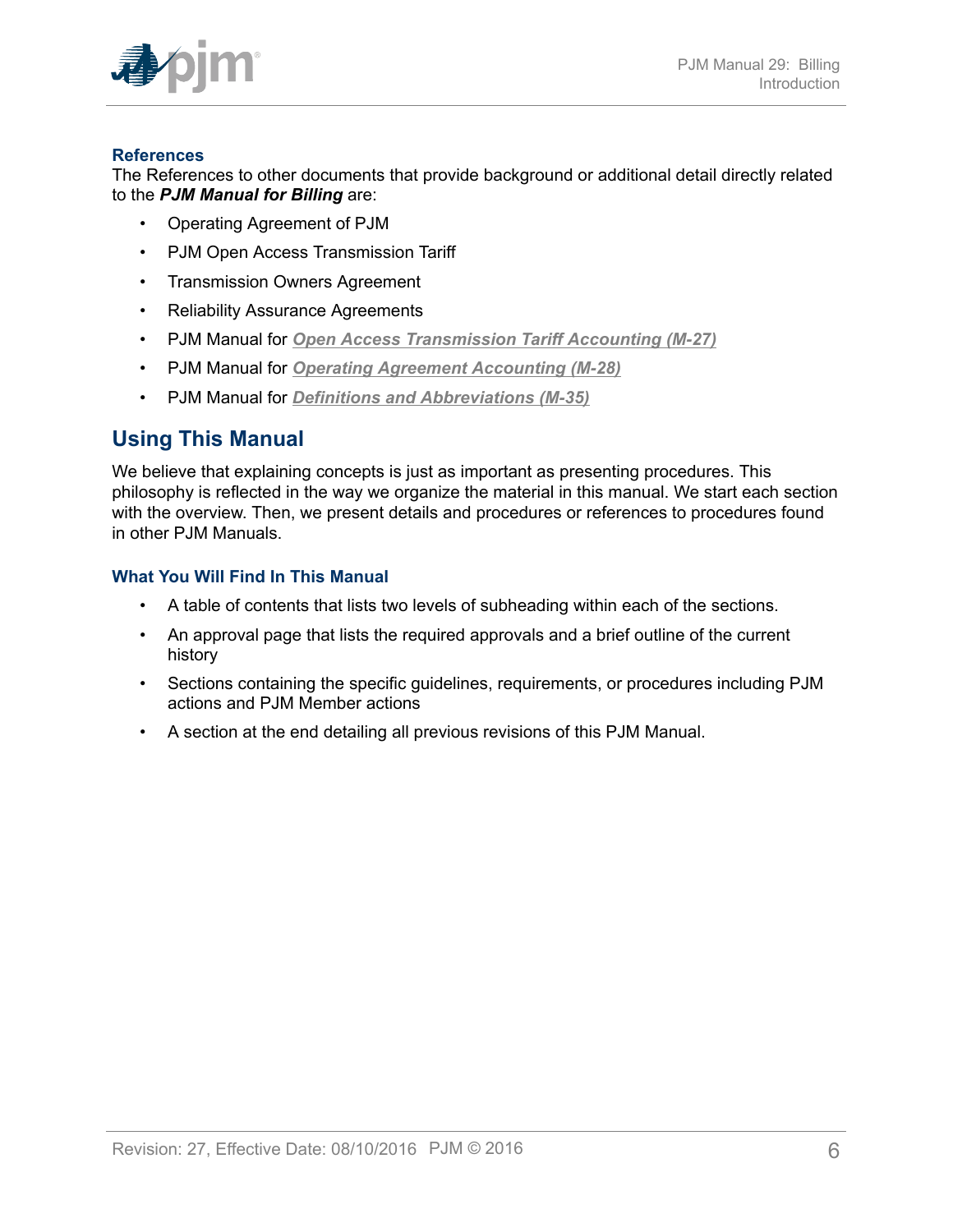

### <span id="page-6-0"></span>**Section 1: Overview**

Welcome to the Overview section of the *PJM Manual for Billing*. In this section, you will find the following information:

• A brief overview of the billing and payment processes used in accordance with the Operating Agreement of PJM and the PJM Open Access Transmission Tariff. (See "Overview").

# <span id="page-6-1"></span>**1.1 Overview**

Billing and payment are coordinated processes under the terms of the Operating Agreement of PJM and the PJM Open Access Transmission Tariff. Billing statements are published monthly and weekly by PJM Settlement, Inc. in electronic PDF format via the PJM Market Settlements Reporting System (MSRS), detailing all charges and credits for the period that apply to the PJM Member or Transmission Customer under the Operating Agreement and the Tariff. The billing statement presents a net amount due from the PJM Member or Transmission Customer or due to the PJM Member or Transmission Customer. The amounts due reflect the previous weekly month-to-date billing amount as described below, and payments are due coincident with the due date of the first weekly bill issued for activity in the month that the monthly bill is issued.

Weekly month–to-date billing statements contain a subset of billing line items as described in Section 3 of this manual and reflect the previous week's net due amount in the current week's net due amount. Each Tuesday (or Wednesday in the event that Tuesday is a PJM holiday), PJM Settlement, Inc. will issue a billing statement for market activity from the first of the month through the previous Wednesday. If the weekly billing statements are not issued by 5pm EPT, they are deemed to be issued on the following business day. Payments are due by Noon EPT three days after the issuance of the billing statements. Payments will be made by PJM Settlement, Inc. on the business day following the date that payments are due.

The complete weekly billing calendars can be found at:

<http://www.pjm.com/markets-and-operations/billing-settlements-and-credit.aspx>

# <span id="page-6-2"></span>**1.2 Payments to Net Sellers**

In accordance with PJM Operating Agreement Section 14B.4(e), PJM Settlement's absolute liability to make payments to net sellers in each settlement period is limited to "the aggregate amount of payments that has been paid to or recovered by PJM Settlement from Members (including by way of realization of financial security) in respect of that settlement period."

### **Billings for Items Other than Miscellaneous Items and Special Adjustments**

In any settlement period in which PJM Settlement has been paid or recovered less from net buyers than is owed to net sellers, PJM Settlement may reduce payments to, or "short pay", each net seller ratably. For example, if the total amount paid to and recovered by PJM Settlement from net buyers in a settlement period equals 97% of the total amount due to net sellers, then each net seller shall receive from PJM Settlement 97% of the amount due to each net seller for that settlement period.

If PJM Settlement recovers any additional amounts from net buyers for a settlement period prior to billing any applicable Default Allocation Assessment related to that settlement period, PJM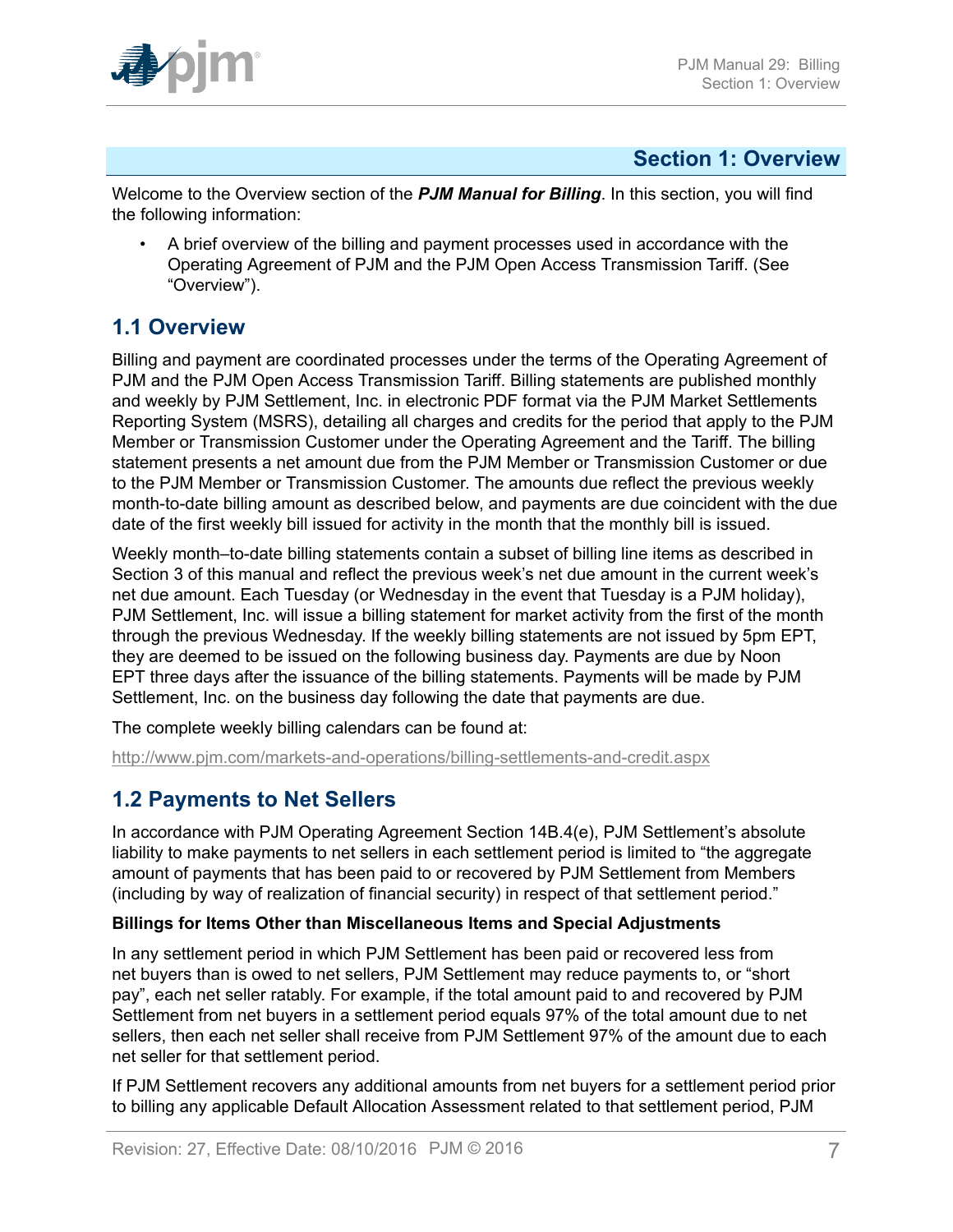

Settlement will distribute the amounts recovered ratably to each net seller that has been "short paid". Continuing the example from the previous paragraph, if PJM Settlement recovers from net buyers an additional 1% of the total amount due to net sellers for that settlement period prior to the invoicing of any Default Allocation Assessments for that settlement period, then PJM Settlement would remit to each net seller an additional 1% of the total amount for that settlement period.

In accordance with PJM Operating Agreement Section 15.2, the PJM Board of Managers may direct billing Default Allocation Assessment(s) to non-defaulting Members to recover the amount(s) not paid or recovered from any net buyer. The calculation of such Default Allocation Assessment(s) is defined in Section 15.2.2 of the PJM Operating Agreement. If the PJM Board of Managers directs Default Allocation Assessment(s), PJM Settlement will utilize the amounts collected via such Default Allocation Assessment(s) to pay net sellers ratably for any amount due to each net seller resulting from such net seller having been "short paid".

After a Default Allocation Assessment, the distribution of any subsequent recoveries from the defaulting net buyer(s) will be paid ratably to any Member(s) that have paid a Default Allocation Assessment arising from the defaulting net buyer. By way of example, if PJM Settlement were to recover 80% of the amount owed by a defaulting net buyer, then PJM Settlement would pay each Member an amount equal to 80% of the Default Allocation Assessment(s) paid by the Member.

#### **Billings for Miscellaneous Items or Special Adjustments**

In any settlement period or series of settlement periods in which PJM Settlement has been paid or recovered less than is owed for charges for miscellaneous items or special adjustments, PJM Settlement may reduce payments to, or "short pay", ratably each member that would have received the credits associated with the underpaid miscellaneous item or special adjustment charges in proportion to each member's share of the total credits associated with the underpaid miscellaneous item or special adjustment charges. For example, if the total amount paid to and recovered by PJM Settlement for miscellaneous item or special adjustment charges in a settlement period or series of settlement periods equals 90% of the total amount due for those miscellaneous item or special adjustment charges, then each member with an associated credit for those miscellaneous item or special adjustment charges shall receive from PJM Settlement 90% of the amount due to each member associated with the underpaid miscellaneous item or special adjustment charges.

If PJM Settlement recovers any additional underpaid miscellaneous item or special adjustment charges, PJM Settlement will distribute the amounts recovered ratably to each member that has been "short paid" their credits associated with the underpaid miscellaneous item or special adjustment charges. Continuing the example from the previous paragraph, if PJM Settlement recovers an additional 2% of the total underpaid miscellaneous item or special adjustment charges, then PJM Settlement would remit to each member with credits associated with the underpaid miscellaneous item or special adjustment charges, an additional 2% of the total credits due each member associated with the underpaid miscellaneous item or special adjustment charges.

Examples of miscellaneous items or special adjustments for purposes of this provision include, but are not limited to, revisions required based on an order of a regulatory agency or court related to transactions previously billed by PJM Settlement. These miscellaneous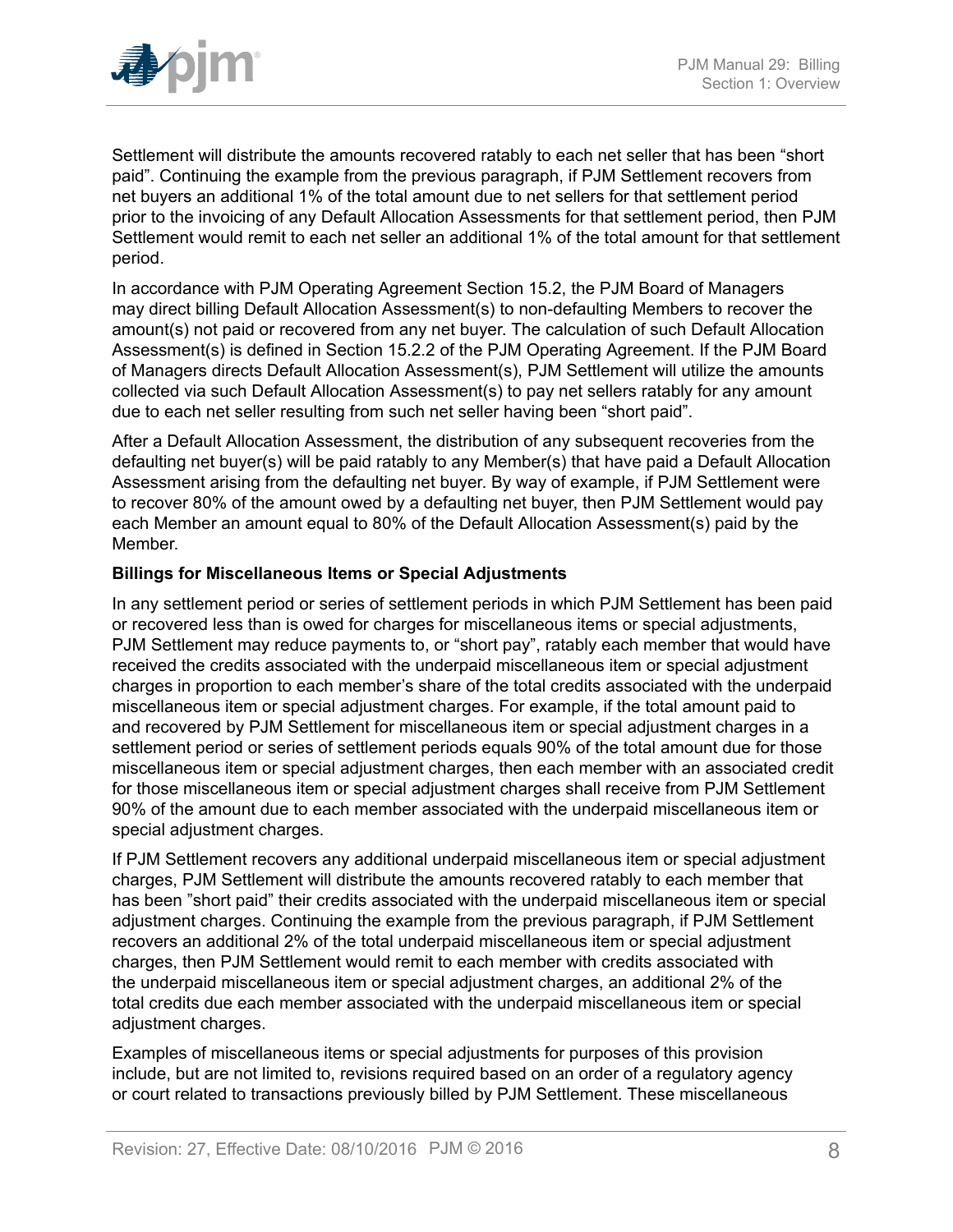item or special adjustment provisions are not intended to apply to underpayments of recurring adjustment line items invoiced by PJM Settlement in the normal course of billings to Members, such as, but not limited to, Meter Error Correction and Load Reconciliation charges.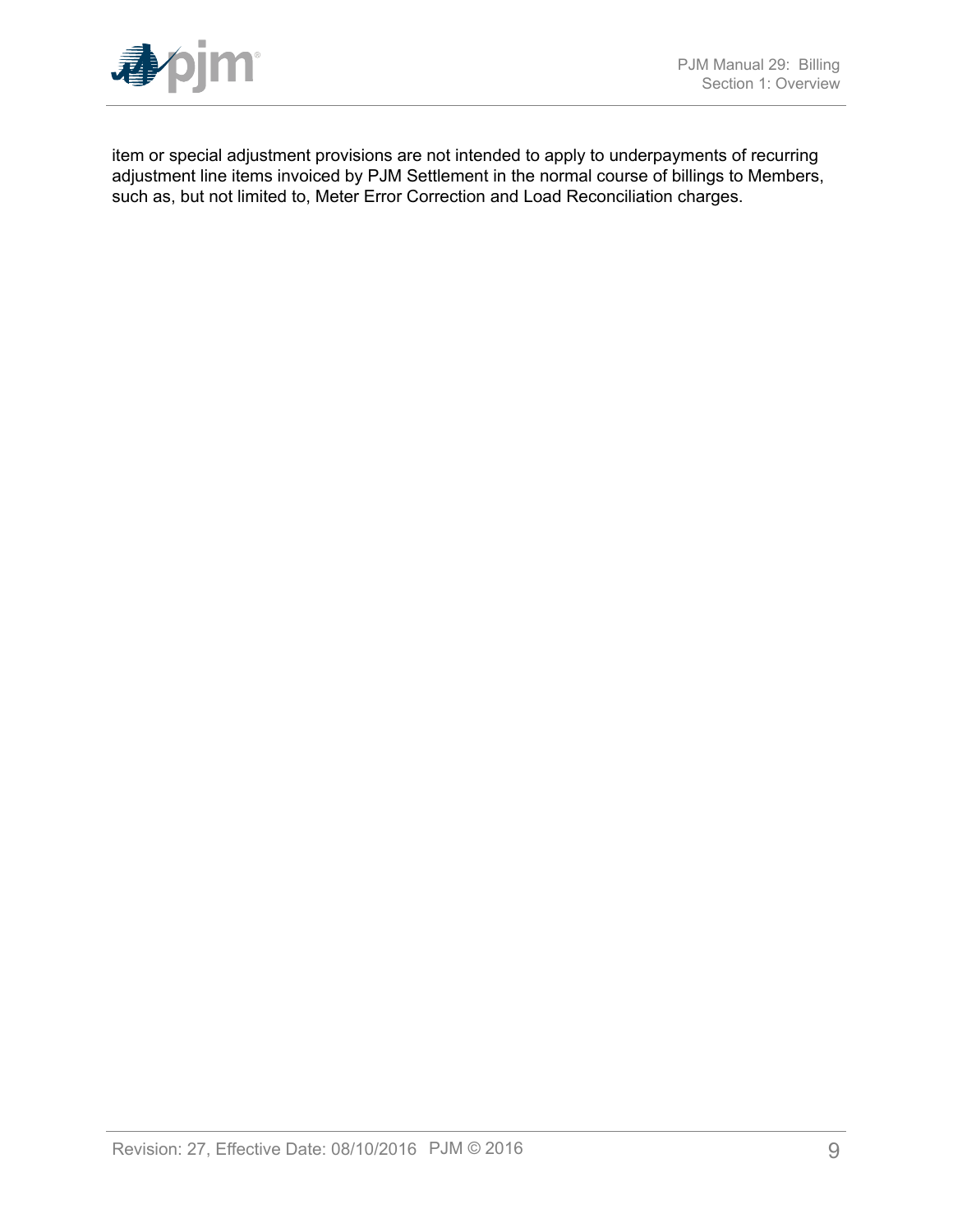

# <span id="page-9-0"></span>**Section 2: Monthly Billing Statement**

Welcome to the Monthly Billing Statement section of the *PJM Manual for Billing*. In this section, you will find the following information:

- A description of the summary page of the monthly billing statement (see "Summary Page").
- A description of the line item details section of the monthly billing statement (see "Charges" and "Credits").

## <span id="page-9-1"></span>**2.1 Summary Page**

The summary page contains the following information:

- Name and address of PJM Settlement, Inc.
- Name of the PJM Customer Account being invoiced
- Billing statement creation date and time, and period covered by the billing statement
- Total net amount due to PJM Settlement, Inc. or to the PJM Customer Account
- Payment terms and instructions for wire transfer
- PJM contact information for customer inquiries

### <span id="page-9-2"></span>**2.1.1 Charges**

The monthly billing statement lists the amount in dollars due from the Member for each of the services billed under the PJM Operating Agreement. For more detail about how these charges are calculated, see the **PJM Manual for Operating Agreement Accounting (M-28)**. Although charges typically represent amounts owed by the PJM Member for services provided to the PJM Member, occasionally the calculations result in negative charges which represents an amount due to the PJM Member for the particular service. In addition to the identified services, miscellaneous items or special adjustments may appear from time to time. When such items appear on a monthly billing statement, additional information may be provided in the BLI Adjustment Summary report in MSRS.

The following line items may appear on each month's billing statement:

- Spot Market Energy charges The sum of the PJM Member's **hourly** day-ahead and balancing spot market energy charges (+/-) based on the member's billing account energy market injections and withdrawals for the applicable settlement interval. net hourly spot market interchange.
- Regulation charges The sum of the PJM Member's hourly regulation charges for all hours in which the PJM Member purchased regulation.
- Operating Reserve charges The sum of the PJM Member's daily day-ahead and balancing Operating Reserve charges for all days, including any day-ahead and balancing Operating Reserve charges for Load Response.
- Synchronous Condensing charges The sum of the PJM Member's daily Synchronous Condensing charges for all days.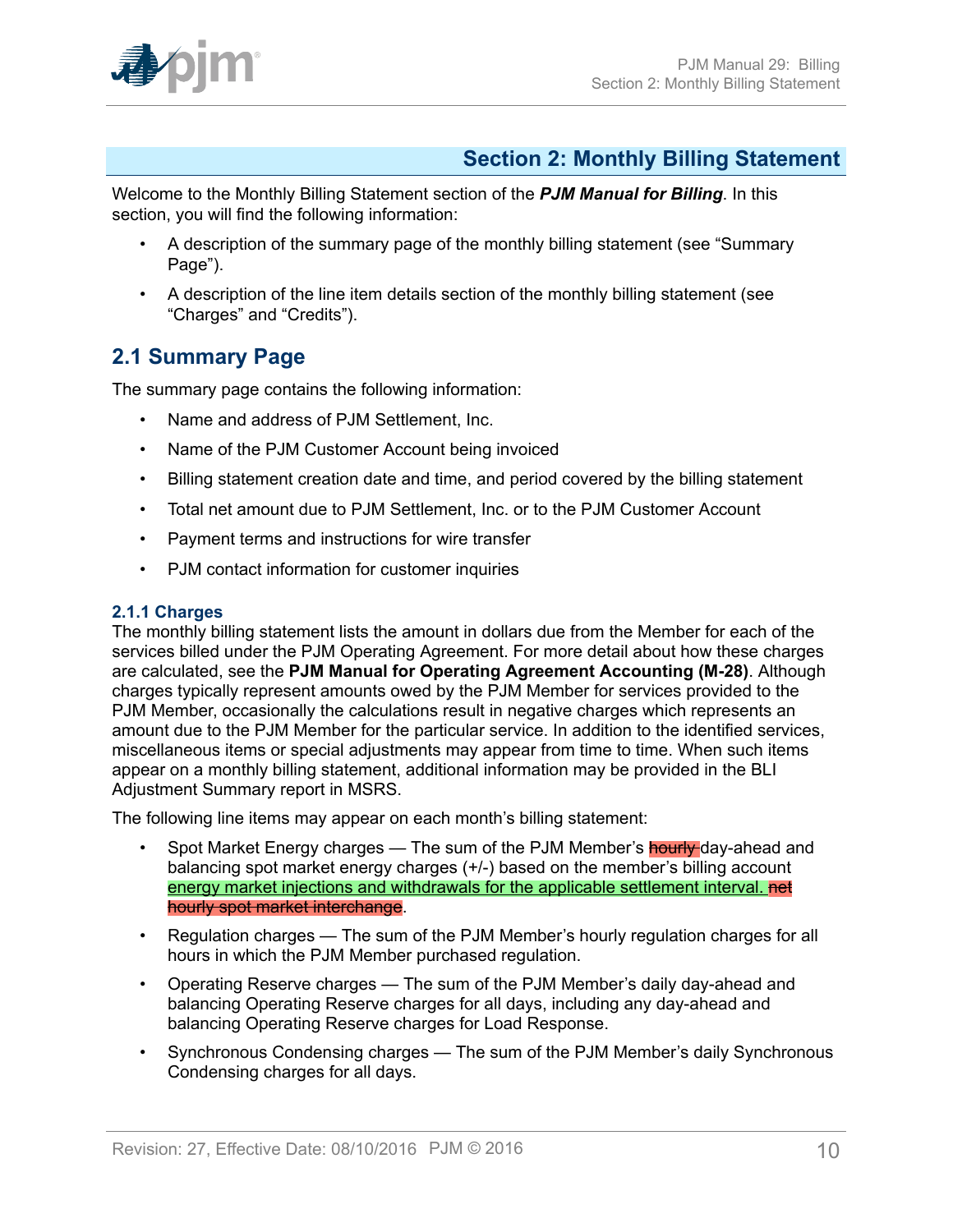

- Reactive Services charges The sum of the PJM Member's hourly Reactive Services charges for all hours in which a generator was instructed by PJM to alter its output to provide reactive services
- Synchronized Reserve charges The sum of the PJM Member's hourly Synchronized Reserve charges for all hours in which the PJM Member purchased synchronized reserve
- Non-Synchronized Reserve charges The sum of the PJM Member's hourly Non-Synchronized Reserve charges for all hours in which the PJM Member purchased Non-Synchronized reserve.
- Day-ahead Scheduling Reserve charges The sum of the PJM member's hourly Dayahead Scheduling Reserve charges for all hours in which the PJM Member purchased day-ahead scheduling reserve.
- Transmission Congestion charges The sum of the PJM Member's or Transmission Customer's hourly day-ahead and balancing transmission congestion charges (+/-) for all hours applicable settlement intervals in which the transmission system was congested (explicit and implicit).
- Transmission Losses charges The sum of the PJM Member's or Transmission Customer's **hourly** day-ahead and balancing loss charges (+/-) for all **hours** applicable settlement intervals (implicit and explicit).
- Inadvertent Interchange charges The sum of the PJM Member's hourly inadvertent interchange charges (+/-) for all hours.
- Emergency Energy charges The sum of the PJM member's or external pool's **hourly** emergency energy purchase charges for all **hoursapplicable settlement intervals** in which PJM purchased or sold emergency energy.
- PJM Load Response charges The sum of the PJM Member's charges for PJM Economic Load Response and PJM Emergency Load Response.
- FTR Auction charges The sum of the FTR buyer's charges for the purchase of FTRs through the PJM FTR Auctions.
- Meter Error Correction charges The sum of the PJM Member's charge adjustments (+/-) resulting from correction of meter errors.
- Unscheduled Transmission Service charges The charges associated with unscheduled transmission service according to the PJM agreement with NYISO.
- Ramapo PAR Facilities charges The charges due from PJM Mid-Atlantic transmission owners to pay for the carrying charges associated with the phase angle regulating (PAR) facilities at Ramapo.
- Load Reconciliation charges The sum of the PJM member's Spot Market Energy, Transmission Congestion, Transmission Losses, Inadvertent Interchange, Synchronized Reserve, Non-Synchronized Reserve, Regulation, Day-ahead Scheduling Reserve, Operating Reserve, Synchronous Condensing, and Reactive Services charge adjustments (+/-) for a specified month due to a two-month after-the-fact reconciliation of kWh load responsibility for that member in that month.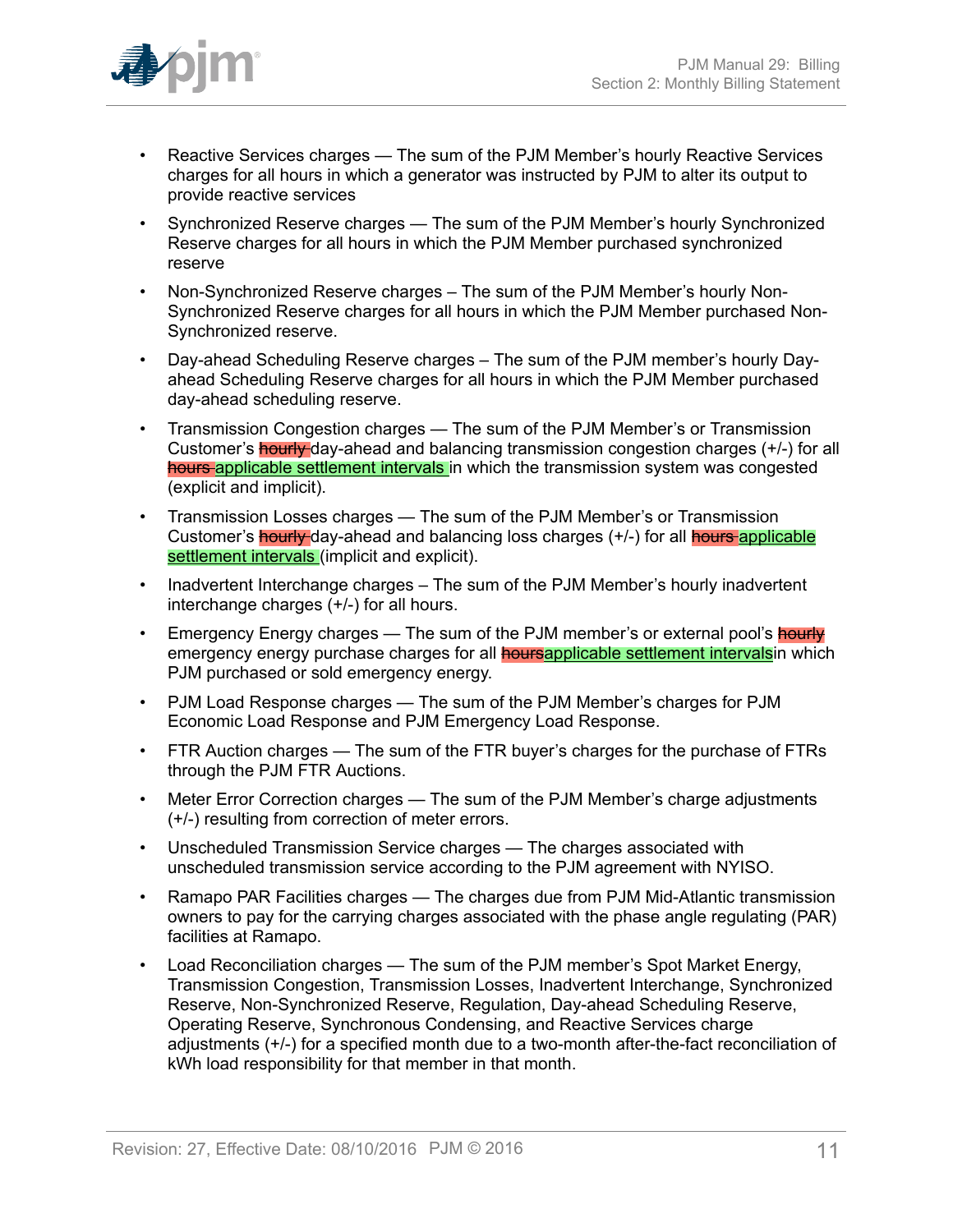

The monthly billing statement also lists the amount in dollars due from the Transmission Customer for each of the services in the PJM Open Access Transmission Tariff. For more detail about how these charges are calculated, see the **PJM Manual for Open Access Transmission Tariff Accounting (M-27)**. Although charges typically represent amounts owed by the Transmission Customer for services provided to the Transmission Customer, occasionally the calculations will result in negative charges which represent an amount due to the Transmission Customer for the particular service. In addition to the identified services, miscellaneous items or special adjustments may appear from time to time. When such items appear on a monthly billing statement, additional information may be provided in the BLI Adjustment Summary report in MSRS.

The following line items may appear on each month's billing statement:

- PJM Scheduling, System Control and Dispatch Service charges The PJM Member's monthly share of PJM's monthly operating expenses, allocated on an unbundled basis in accordance with Schedule 9: "PJM Administrative Services" of the PJM Open Access Transmission Tariff. Schedule 9-PJMSettlement (with an equal and opposite Schedule 9-3 Offset charge refund), Schedule 9-MMU (MMU Funding), and Schedule 9-6 (AC2 Cost) charges are also allocated along with the Schedule 9-1 through 9-5 charges. Transmission Owner Scheduling, System Control and Dispatch Service charges — The Transmission Customer's monthly share of the charges for operation of the TOs' control centers, allocated in proportion to the Transmission Customer's use of the transmission system in each transmission zone.
- Reactive Supply and Voltage Control from Generation and Other Sources Service charges — The Transmission Customer's monthly charges for reactive power support for transactions on the PJM Transmission System.
- Network Integration Transmission Service charges The Transmission Customer's monthly transmission demand charge, based on applicable transmission zone rates.
- Network Transmission Service Offset charges All Network Integration Transmission Service Customers in the Allegheny Power transmission zone are provided with rebates applied as a negative charge based on their applicable wholesale or retail rate to hold them harmless from the network rate conversion.
- Network Integration Transmission Service (ATSI Low Voltage) charges The ATSI zone utilizes a dual voltage rate structure. In addition to the Network Integration Transmission Service charge, network customers in the ATSI transmission zone are charged a low voltage network integration transmission service charge for the portion of their load deemed to be using transmission facilities below 138 kV.
- MTEP Project Cost Recovery charges After ATSI and Duke Energy Ohio and Duke Energy Kentucky's integration into PJM, remaining MISO transmission owners will continue to be obligated to construct certain projects in MISO and transmission customers serving load in the ATSI and DEOK Zones will continue to be obligated to pay a portion of the costs of those projects. A share of the costs associated with those projects is allocated as MTEP Project Cost Recovery charges to ATSI and Duke Energy Ohio and Duke Energy Kentucky. DEOK zonal charges are then further allocated to that zone's network customers based on network service peak load ratio shares.
- Likewise, transmission customers serving load in the remaining MISO zones will continue to be obligated for the costs of previously identified MTEP projects that ATSI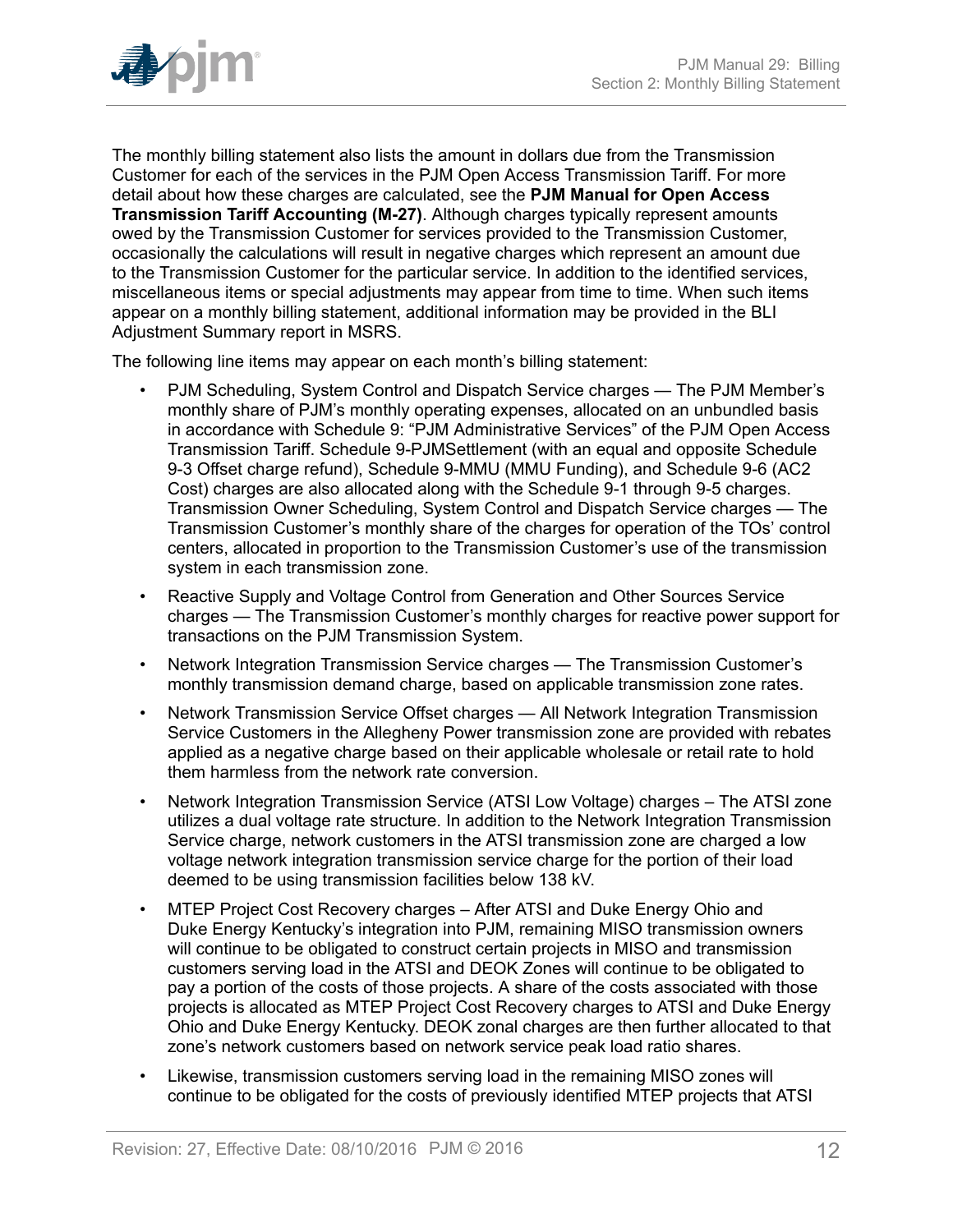

and Duke Energy Ohio and Duke Energy Kentucky have constructed or remain obligated to construct in the ATSI and DEOK Zones, respectively. The costs of these projects are allocated as MTEP Project Cost Recovery charges to MISO.

- Transmission Enhancement charges Approved RTEP project costs are allocated to responsible customers/zones in accordance with Schedule 12 of the PJM OATT with zonal charges further allocated to that zone's network customers based on network service peak load ratio shares.
- Other Supporting Facilities charges The monthly charge to a Network Customer for low voltage facilities as specified in their service agreement and/or the applicable TO's Attachment H to the PJM tariff. Firm Point-to-Point Transmission Service charges — The Transmission Customer's monthly transmission demand charge, based on applicable PJM border or transmission zone rates.
- Non-Firm Point-to-Point Transmission Service charges The Transmission Customer's monthly transmission demand charge, based on applicable PJM border or transmission zone rates.
- RTO Start-up Cost Recovery charges The charge to ComEd and AEP network customers (and customers serving ComEd and AEP load with point-to-point service) to compensate ComEd and AEP for integrating into PJM.
- Black Start Service charges The Transmission Customer's monthly charges for black start service on the PJM Transmission System.
- Expansion Cost Recovery charges The charge to PJM LSEs to compensate the ComEd, AEP, and Dayton transmission owners for their costs of integrating into PJM.
- FERC Annual Recovery charges The charge to FERC fees based on MWh of energy delivered via network and point-to-point transmission service.
- Organization of PJM States, Inc. (OPSI) Funding The charge to collect OPSI's operating costs based on MWh of energy delivered via network and point-to-point transmission service.
- North American Electric Reliability Corporation (NERC) charges The charge to collect a share of NERC's operating costs based on MWh of energy delivered to load in the PJM Region (excluding Dominion and ATSI Zones). The exclusion applicable to the ATSI Zone shall expire on January 1, 2012.
- Reliability First Corporation (RFC) charges The charge to collect RFC's operating costs based on MWh of energy delivered to load in the PJM Region (excluding Dominion and ATSI Zones). The exclusion applicable to the ATSI Zone shall expire on January 1, 2012.
- Load Reconciliation charges PJM and TO Scheduling, System Control and Dispatch Service, 9-6, 9-MMU, 9-FERC, 9-OPSI, 10-NERC, 10-RFC charge adjustments for a specified month due to a two-month after-the-fact reconciliation of kWh load responsibility for that member in that month.
- RPM-related and FRR-related Capacity charges (details are included in the PJM Reliability Pricing Model Manual).
- Generation Deactivation charges The charge to collect credits to generators requesting retirement where PJM studies find reliability issues that require the generation to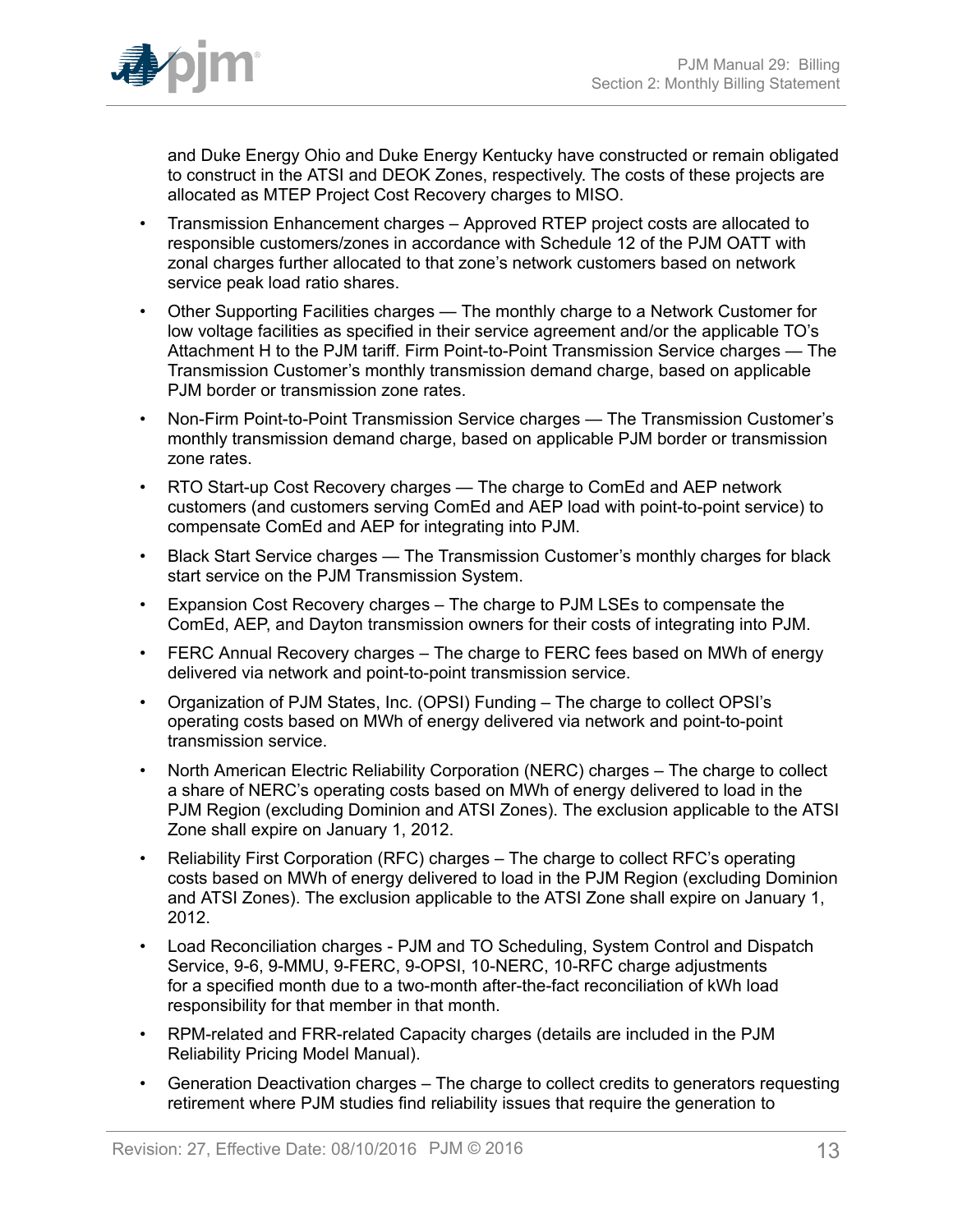

continue operating. Cost allocations to zonal load and firm withdrawal rights are determined by PJM based on the beneficiaries.

#### <span id="page-13-0"></span>**2.1.2 Credits**

The monthly billing statement lists the amount in dollars due to the Member for each of the services billed under the PJM Operating Agreement. For more detail about how these credits are calculated, see the **PJM Manual for Operating Agreement Accounting (M-28)**. Although credits typically represent amounts owed to the PJM Member for services provided by the Member, occasionally the calculations result in negative credits which represents an amount due from the PJM Member for the particular service. In addition to the identified services, miscellaneous items or special adjustments may appear from time to time. When such items appear on a monthly billing statement, additional information may be provided in the BLI Adjustment Summary report in MSRS.

The following line items may appear on each month's billing statement.

- Regulation credits The sum of the PJM Member's **hourly** regulation credits for all hours settlement intervals in which the PJM Member provided regulation.
- Operating Reserve credits The sum of the PJM Member's daily day-ahead and balancing Operating Reserve credits for all days for eligible pool-scheduled resources.
- Synchronous Condensing credits The sum of the PJM Member's daily Synchronous Condensing credits for all days.
- Reactive Services credits The sum of the PJM Member's **hourly** Reactive Services credits for all **hours** settlement intervals in which the PJM Member's generation was instructed to alter its output to provide Reactive Services.
- Synchronized Reserve credits The sum of the PJM member's **hourly** Synchronized Reserve credits for all **hours** settlement intervals in which the PJM Member provided synchronized reserve.
- Non-Synchronized Reserve credits The sum of the PJM Member's **hourly** Non-Synchronized Reserve credits for all **hours settlement intervals** in which the PJM Member provided Non-Synchronized Reserve.
- Day-ahead Scheduling Reserve credits The sum of the PJM member's hourly Dayahead Scheduling Reserve credits for all hours in which the PJM Member provided dayahead scheduling reserve.
- Transmission Congestion credits The sum of the PJM Member's or Transmission Customer's transmission congestion credits for all hours in which the transmission system was congested.
- Transmission Losses credits The sum of the PJM Member's hourly transmission losses credits for all hours.
- Emergency Energy credits The sum of the PJM Member's or external pool's hourly emergency energy sale credits for all **hourssettlement intervals** in which PJM purchased or sold emergency energy.
- PJM Load Response credits The sum of the PJM member's credits for PJM Economic Load Response and PJM Emergency Load Response.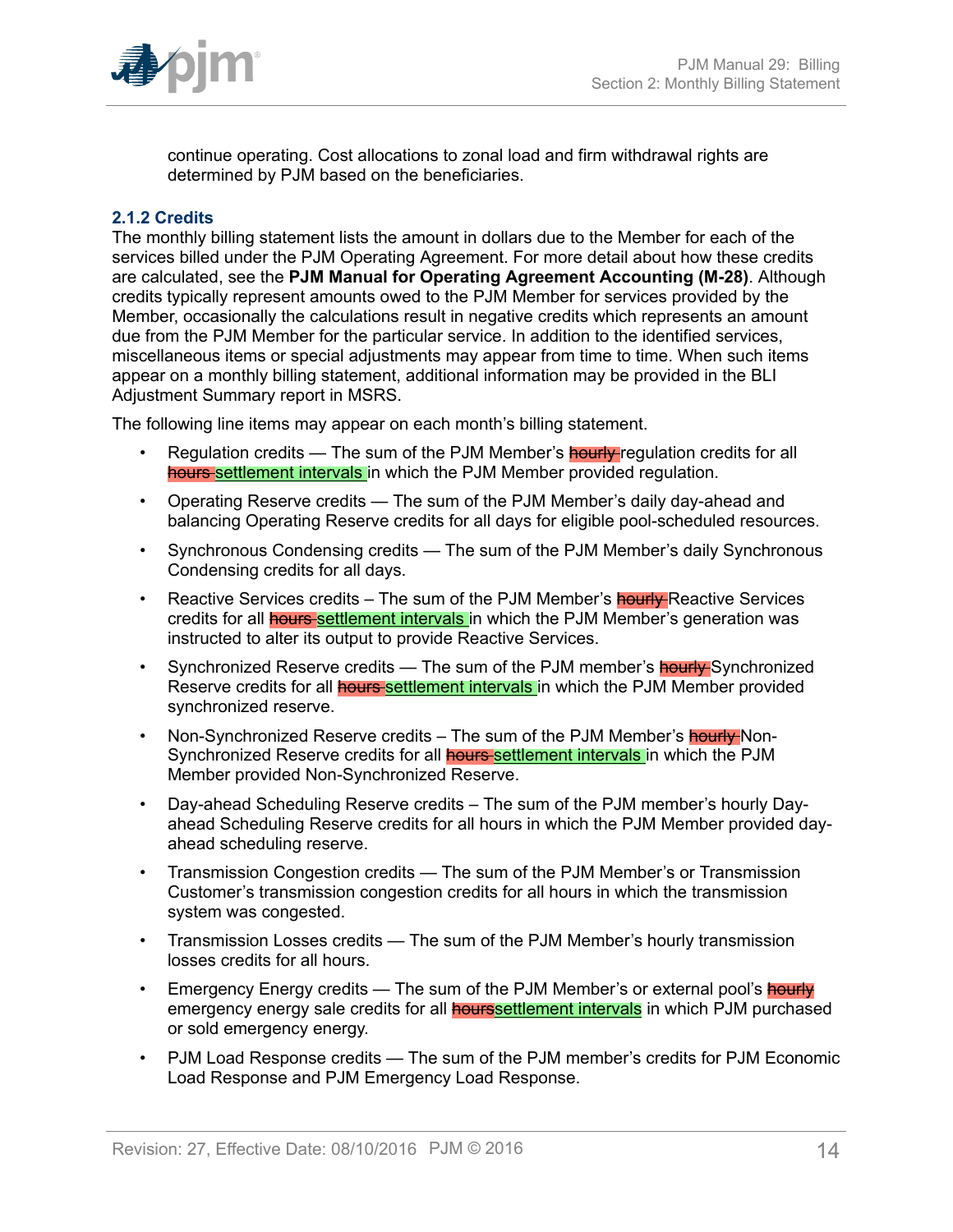

- FTR Auction credits The sum of the FTR seller's credits for the sale of FTRs through the PJM FTR Auctions.
- ARR credits The allocation to holders of ARRs of net revenues resulting from the sale of FTRs through PJM FTR Auctions.
- Ramapo PAR credits The credits due to the NYISO for the carrying charges for phase angle regulating (PAR) facilities at Ramapo.
- Load Reconciliation for Transmission Losses credits The sum of the PJM member's Transmission Losses credit adjustments (+/-) for a specified month due to a two-month after-the-fact reconciliation of kWh load responsibility for that member in that month.

The monthly billing statement lists the amount in dollars due to PJM Members for the services provided under the PJM Open Access Transmission Tariff. For more detail about how these credits are calculated, see the **PJM Manual for Open Access Transmission Tariff Accounting (M-27)**. In addition to the identified services, miscellaneous items or special adjustments may appear from time to time. When such items appear on a monthly billing statement, additional information may be provided in the BLI Adjustment Summary report in MSRS.

The following line items may appear on each month's billing statement:

- Transmission Owner Scheduling, System Control, and Dispatch Service credits The Transmission Owner's monthly credit for the expense of providing scheduling, system control, and dispatch service through its control center.
- Reactive Supply and Voltage Control Generation and Other Sources Service credits — The Transmission or Generation Owners' share of all service charges collected for reactive supply and voltage control from generation sources service collected for the month.
- Network Integration Transmission Service credits The Transmission Owners' share of all demand charges for network integration transmission service collected for the month.
- Network Integration Transmission Service Offset credits The negative credit applied to Allegheny Power to hold Network Integration Transmission Service Customer's in the Allegheny Power transmission zone harmless from the network rate conversion.
- Network Integration Transmission Service (ATSI Low Voltage) credits ATSI's share of all Network Integration Transmission Service (ATSI Low Voltage) charges collected for the month.
- Non-Zone Network Integration Transmission Service credits The Transmission Owners' share of all demand charges for non-zone network integration transmission service collected for the month.
- MTEP Project Cost Recovery credits MISO's share of MTEP Project Cost Recovery charges collected from ATSI and network customers in the DEOK zone for the month, as well as ATSI's and Duke Energy Ohio and Duke Energy Kentucky's share of MTEP Project Cost Recovery charges collected from MISO for the month.
- Transmission Enhancement credits Approved RTEP project costs are provided to the applicable transmission owners, or to the applicable zone's network customers on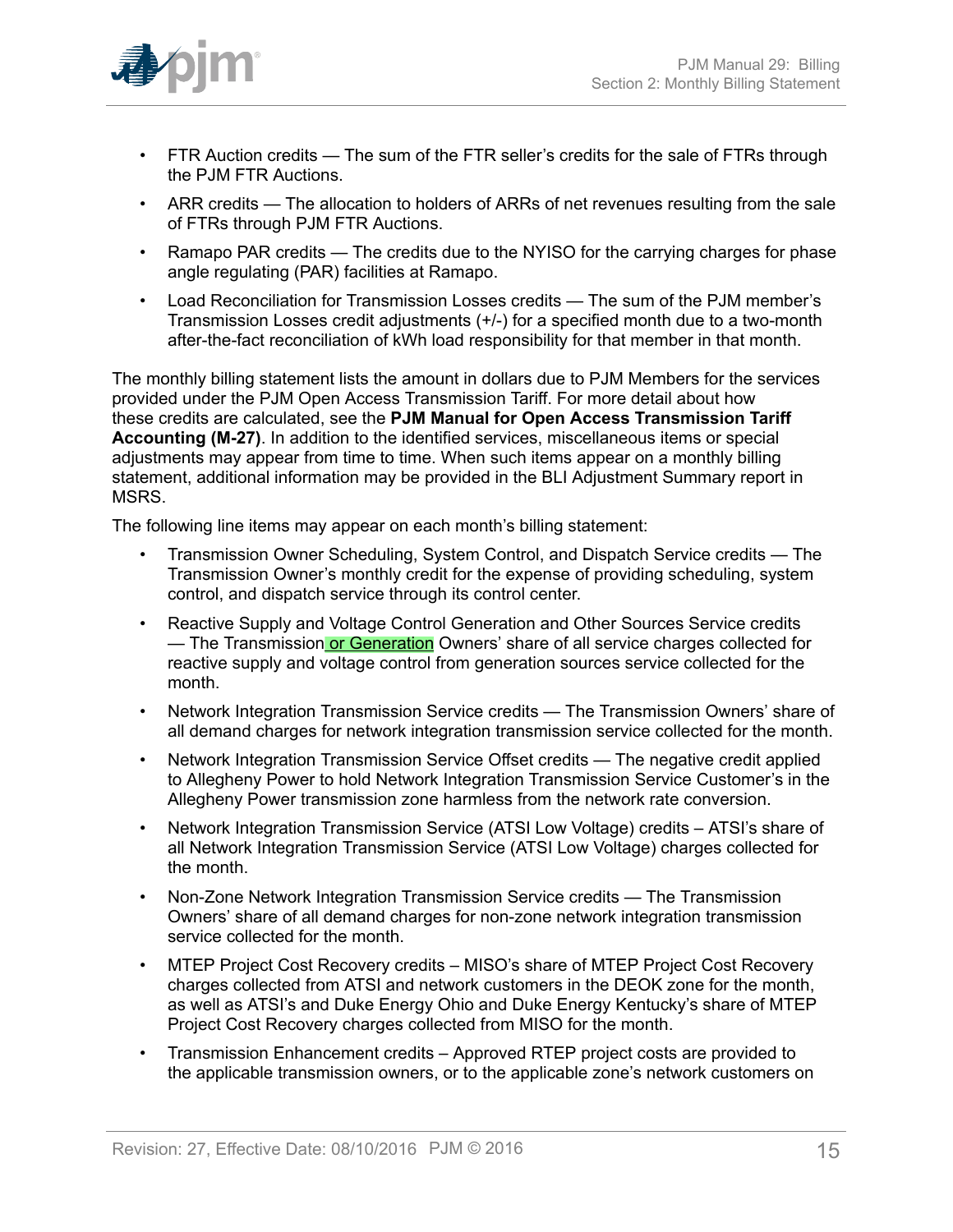

a network service peak load ratio share if the project costs are already included in the transmission owner's network service rate.

- Other Supporting Facilities credits The monthly credit to a Transmission Owner for low voltage facilities as specified in their service agreement and/or the TO's Attachment H to the PJM tariff.
- Firm Point-to-Point Transmission Service credits The PJM Transmission Owners' (excluding ComEd) and ComEd Network Customers' share of demand charges collected for firm point-to-point service collected for the month.
- Non-Firm Point-to-Point Transmission Service credits The PJM Network and Firm Point-to-Point Transmission Customers' share of demand charges for non-firm point-topoint service collected for the month.
- RTO Start-up Cost Recovery credits The credits to **ComEd and AEP** to compensate them for integrating into PJM.
- Black Start Service credits The Generation Owners' share of all service charges collected for black start service for the month.
- Expansion Cost Recovery credits The credits to ComEd, AEP, and Dayton to compensate them for their PJM expenses of integrating into PJM.
- RPM-related and FRR-related Capacity credits (details are included in the PJM Reliability Pricing Model Manual)
- Generation Deactivation credits The credits to generators requesting retirement where PJM studies find reliability issues that require the generation to continue operating.

### <span id="page-15-0"></span>**2.1.3 Other**

The monthly billing statement may also include other charges and credits of a miscellaneous nature. Certain other charges and credits may be invoiced on separate billing statements, such as capital costs, training charges, and adjustments from previous methods of accounting.

For services that are provided on a time scale longer than one month, charges and credits are generally prorated on the monthly billing statement. For services that are provided on a time scale less than one month (such as spot market energy, which is an hourly service), detailed accounting and billing information is made available by PJM to PJM Members and Transmission Customers for their review. This detailed information may be useful for internal accounting and for verifying the monthly billing statement.

PJM Members and Transmission Customers are obligated to pay the amounts shown as due in the monthly billing statement.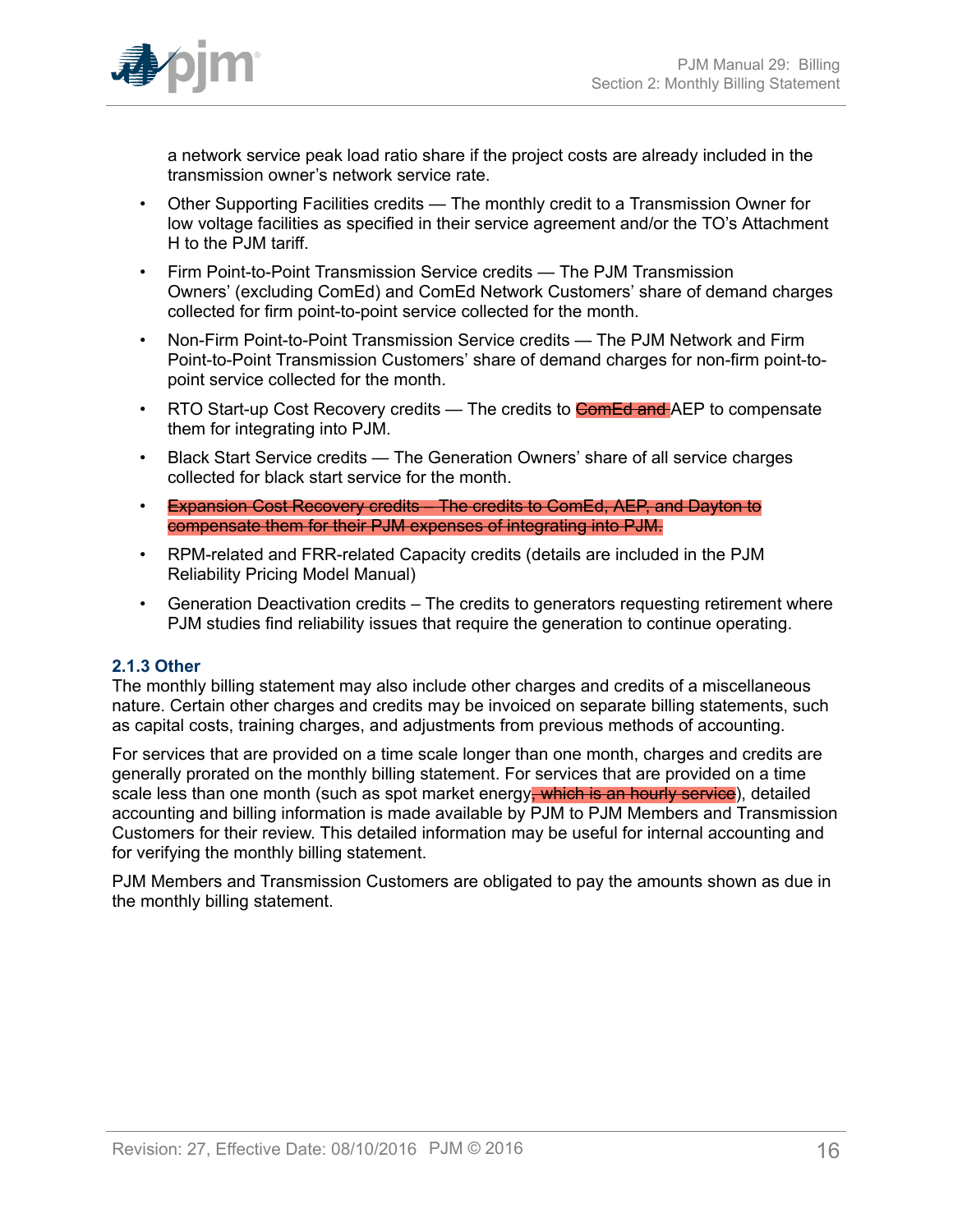

# <span id="page-16-0"></span>**Section 3: Weekly Billing Statement**

Welcome to the Weekly Billing Statement section of the *PJM Manual for Billing*. In this section, you will find the following information:

- A description of the summary page of the weekly billing statement (see "Summary Page").
- A description of the line item details section of the weekly billing statement (see "Charges" and "Credits").

## <span id="page-16-1"></span>**3.1 Summary Page**

The summary page contains the following information:

- Name and address of PJM Settlement, Inc.
- Name of the PJM Customer Account being invoiced
- Billing statement creation date and time, and period covered by the billing Statement
- Total net amount due to PJM Settlement, Inc. or to the PJM Customer Account
- Payment terms and instructions for wire transfer
- PJM contact information for customer inquiries.

### <span id="page-16-2"></span>**3.1.1 Charges**

The weekly billing statement lists the amount in dollars due from the Member for each of the following services. Although charges typically represent amounts owed by the PJM Member for services provided to the PJM Member, occasionally the calculations result in negative charges which represents an amount due to the PJM Member for the particular service.

The following charge line items may appear on each weekly month-to-date billing statement:

- Spot Market Energy charges (day-ahead and balancing)
- Transmission Congestion charges (day-ahead and balancing)
- Transmission Losses charges (day-ahead and balancing)
- Inadvertent Interchange charges
- Emergency Energy charges
- FTR Auction charges
- Network Integration Transmission Service charges
- Network Integration Transmission Service Offset charges
- Network Integration Transmission Service (ATSI Low Voltage) charges
- RPM-related Capacity charges (excluding penalty-related charges billed on a lag)

#### <span id="page-16-3"></span>**3.1.2 Credits**

The weekly billing statement lists the amount in dollars due to the Member for each of the following services. Although credits typically represent amounts owed to the PJM Member for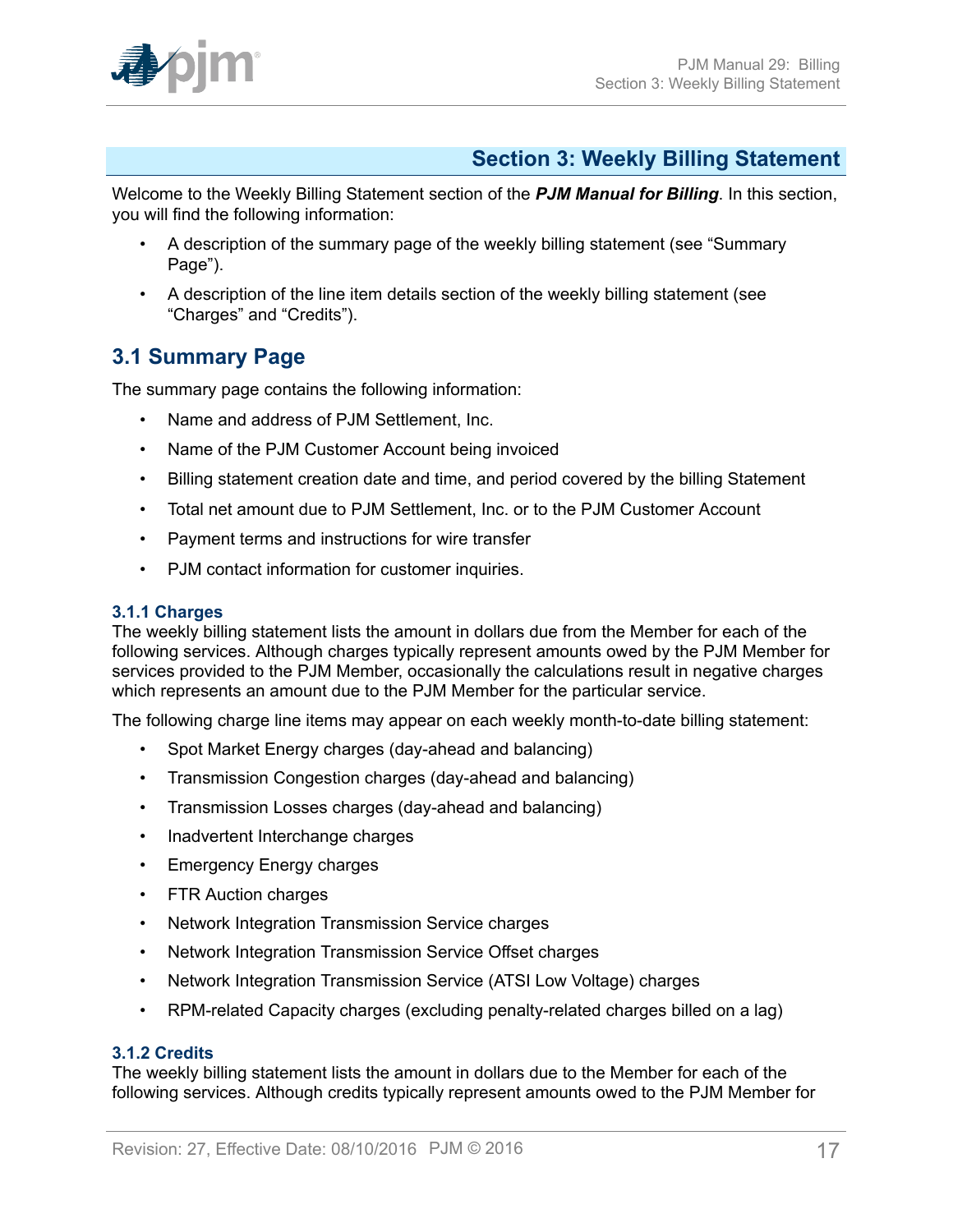

services provided by the Member, occasionally the calculations result in negative credits which represents an amount due from the PJM Member for the particular service.

The following credit line items may appear on each weekly month-to-date billing statement:

- Transmission Congestion credits (excluding end-of-month adjustments for current months, prior months', or end-of-planning period excess revenue allocations)
- Transmission Losses credits
- Emergency Energy credits
- FTR Auction credits
- ARR credits (excluding end-of-month adjustments for current months, prior months, or end-of-planning period excess revenue allocations)
- Network Integration Transmission Service credits (including non-zone)
- Network Integration Transmission Service Offset credits
- Network Integration Transmission Service (ATSI Low Voltage) credits
- RPM-related Capacity credits.(excluding penalty-related credits billed on a lag)

PJM Members and Transmission Customers are obligated to pay the amounts shown as due in the weekly billing statement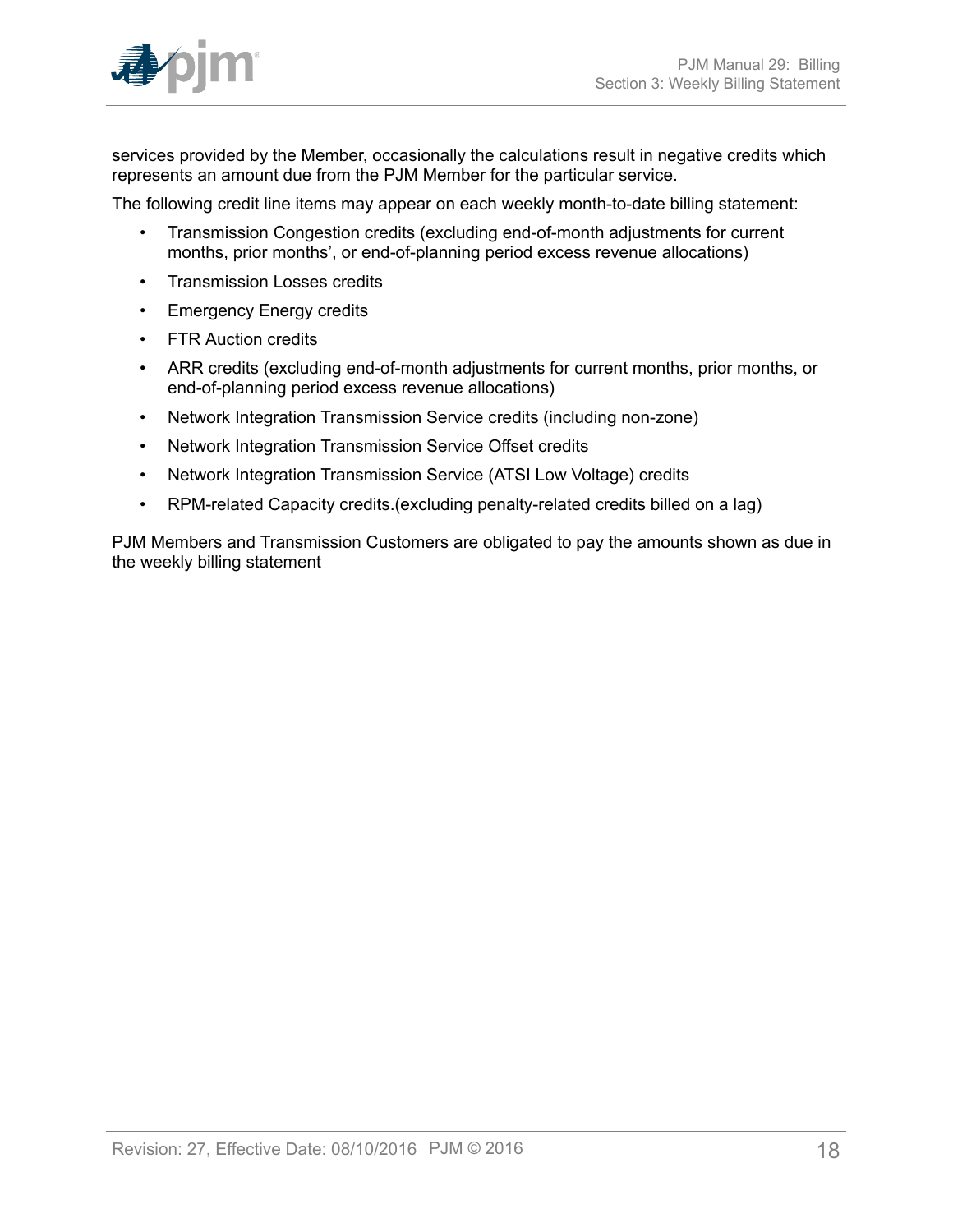# <span id="page-18-0"></span>**Section 4: Accounting Reports**

Welcome to the Accounting Reports section of the *PJM Manual for Billing*. In this section, you will find the following information:

• A description of the billing reports that are made available to PJM members and Transmission Customers (see "Accounting Reports").

# <span id="page-18-1"></span>**4.1 Accounting Reports**

PJM publishes numerous accounting reports electronically that are updated throughout the billing month as well as month-end reports along with the monthly billing statements. These reports are located in PJM's Market Settlement Reporting System (MSRS) found under PJM Tools in pjm.com located at https://esuite.pjm.com/mui/index.htm. The purpose of providing the reports is to enable the PJM Members and Transmission Customers to verify the charges and credits that appear on their billing statement.

### <span id="page-18-2"></span>**4.1.1 Customer Guide**

PJM maintains a customer guide to billing that describes each of the line items that appear on the bill and the calculation that is used to determine the charges or credits. The Customer Guide to Billing is electronically available at http://www.pjm.com/markets-and-operations/billingsettlements-and-credit/guide-to-billing.aspx.

The Customer Guide to Billing presents the following information for each billing line item:

- Billing Line Item service for which the credit or charge is calculated (including the Tariff or Operating Agreement reference)
- Description description of the line item, including charge/credit calculations
- Reports list of billing reports available from the Market Settlements Reporting System (MSRS) that contain the data used to calculate the line item charge or credit.

The complete set of documentation for PJM MSRS reports can be found at the following link:

[http://www.pjm.com/markets-and-operations/billing-settlements-and-credit/msrs-reports](http://www.pjm.com/markets-and-operations/billing-settlements-and-credit/msrs-reports-documentation.aspx)[documentation.aspx](http://www.pjm.com/markets-and-operations/billing-settlements-and-credit/msrs-reports-documentation.aspx)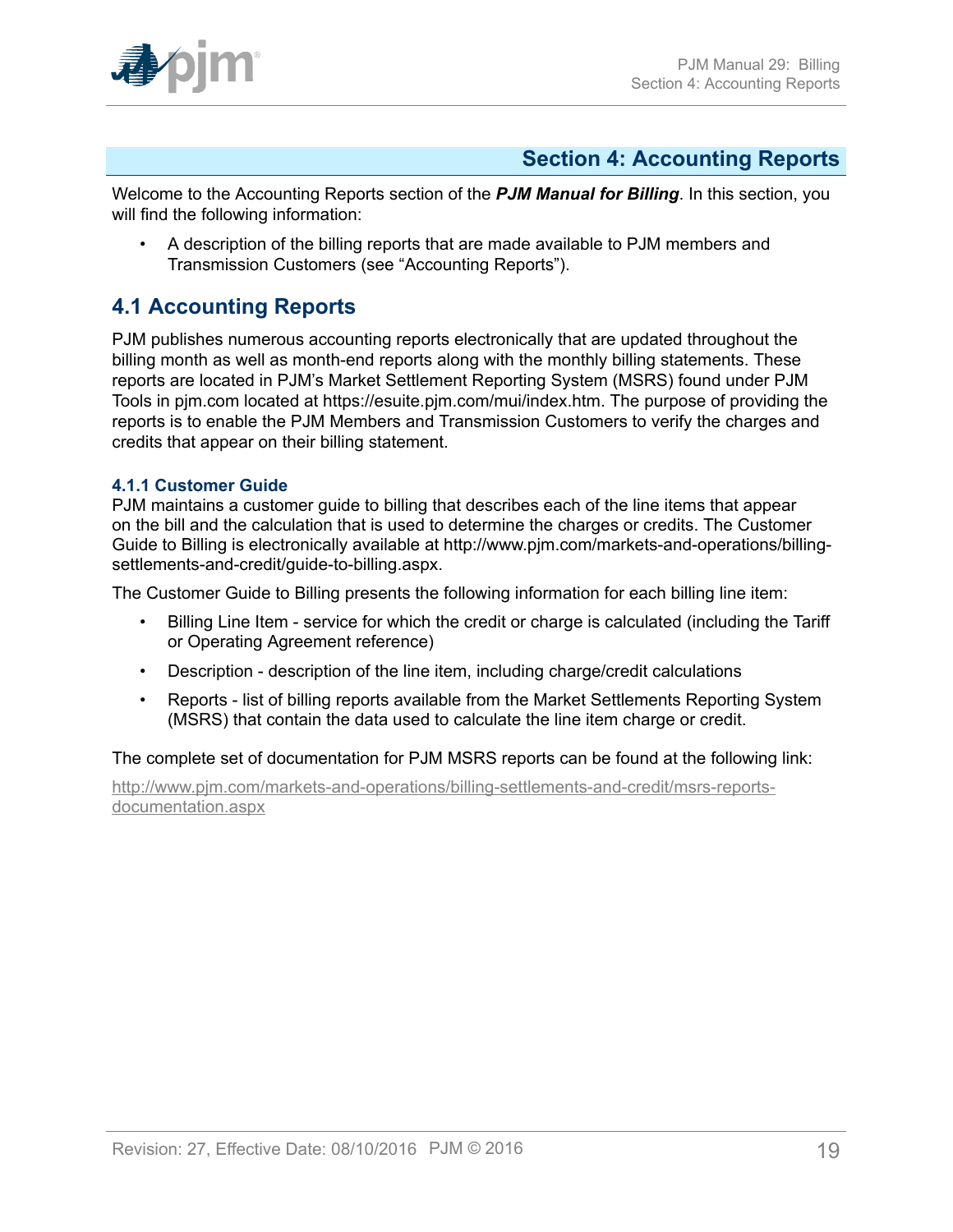

### <span id="page-19-0"></span>**Revision History**

#### **Revision 27 (08/10/2016)**

• Cover to Cover Periodic Review - updates for overall content clarification and logic

#### **Revision 26 (11/20/2014)**

• Updates for the treatment of underpayments of miscellaneous items or special adjustments.

#### **Revision 25 (10/25/2012)**

• Updates for Shortage Pricing implementation and other minor clean-up items.

#### **Revision 24 (06/28/2012)**

Updates to clarify existing financial payment processes for any potential "short pay" situations.

#### **Revision 23 (01/01/2012)**

• Updates to reflect integration of DEOK zone

#### **Revision 22 (06/01/2011)**

• Updates to reflect integration of ATSI zone and creation of PJM Settlement, Inc.

#### **Revision 21 (04/13/2010)**

• General clean up including fixing outdated Web links and exhibit references.

#### **Revision20 (08/04/2009)**

• General clean up and revisions to reflect weekly billing

#### **Revision 19 (01/01/09)**

• Minor general clean up to stay current

#### **Revision 18 (11/01/2008)**

• Cleaned up to better align with new settlement system.

#### **Revision 17 (06/01/2007)**

• Revisions were made to reflect the implementation of Marginal Losses and for general clean-up.

#### **Revision 16 (01/01/2007)**

- Revisions were made to add NERC charge and RFC charge billing line items, and to reflect electronic presentment of billing statements.
- Introduction trimmed to eliminate redundant information.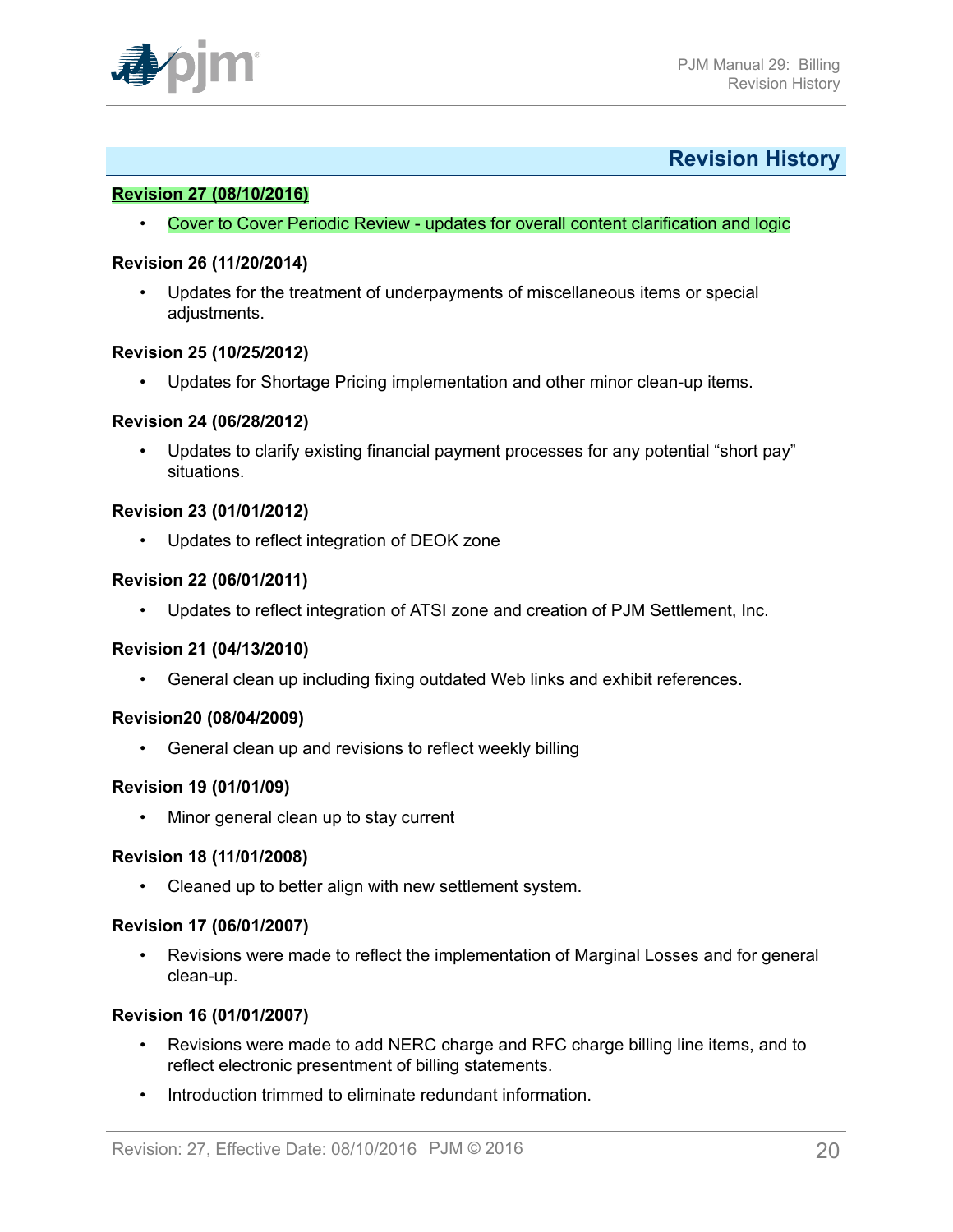

- List of PJM Manuals exhibit removed, with directions given to PJM Web site where all the manuals can be found.
- Revision History permanently moved to the end of the manual

#### **Revision 15 (6/1/06)**

• Revisions were made to reflect the fact that FERC and OPSI fees are included in the PJM Scheduling, System Control and Dispatch Service billing line item.

#### **Revision 14 (4/1/06)**

- Removed SECA and MAAC billing references and changed spinning reserve to synchronized reserve.
- Revisions were made on the following pages: 6, 7, 10-17.

#### **Revision 13 (11/1/05)**

• Revised to include AEP's RTO Startup Cost Recovery and modify description for Expansion Cost Recovery billing.

#### **Revision 12 (7/1/05)**

• Revised to include Expansion Cost Recovery billing.

#### **Revision 11 (5/1/05)**

• Revised to reflect changes required for revenue neutrality and SECA changes and the Dominion market integration.

#### **Revision 10 (10/1/04)**

• Revised to reflect changes required for the AEP/Dayton market integration.

#### **Revision 09 (5/1/04)**

• Revised to reflect changes to the Transitional Market Expansion charges and Firm Pointto-Point Transmission Service credits, and added Expansion Integration charges/credits.

#### **Revision 08 (06/01/03)**

- Revised to reflect the allocation of net Annual and Monthly FTR Auctions revenue as ARR credits.
- Changed all references from "PJM Interconnection, L.L.C." to "PJM."
- Renamed Exhibits I.1 and 3.1 to Exhibit 1 and Exhibit 2.
- Reformatted to new PJM formatting standard.
- Renumbered pages to consecutive numbering.

#### **Revision 07 (12/01/02)**